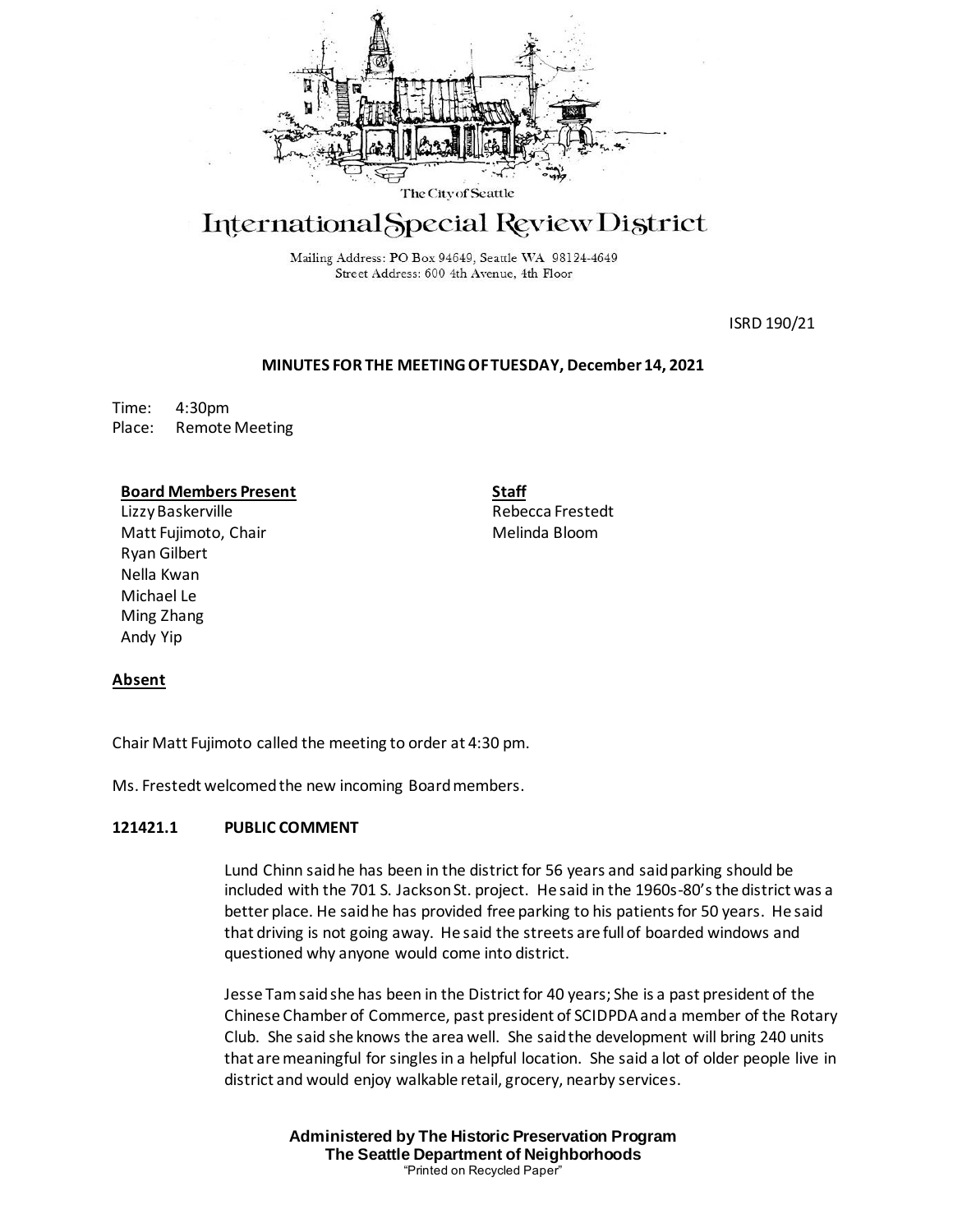Marnie Mar saidsupported the project. She said she is the granddaughter of Frank Mar and niece of the late Barry Mar, the previous owner of the property. She said it has been a challenge to find a good use for the property and she is glad for this project. She said Barry Mar was involved in finding a use for the property and focused on commercial and residential. She said the project is a possible step for community family support.

# **121421.2 BOARD BRIEFING**

#### 121421.21 701 S. Jackson St.

*Presenter*: Anton Dekom, Neiman Taber Architects

Briefing on Use and Design proposal for new construction of a 9-story mixed-use building, to include approximately 245 apartments, 76 congregate dwellings, 169 small scale efficiency units and ground floor retail. No parking is proposed. The lot size is 13,439 sq. ft. The proposal includes demolition of a one-story non-contributing commercial building and related service station island. The focus of this briefing will be on evolution of the proposed massing and building configuration.

Brad Padden, O.Z. Navigator/Housing Diversity and co-developer, said they have been working on outreach efforts to get as broad a reach as possible.

Presentation report in DON file.

David Neiman, Neiman Taber Architects, provided an overview of feedback received from the board at earlier meeting. He said they hoped to learn from this briefing if the board is comfortable with them moving ahead with the project. He provided context of the site and neighborhood. He said the site housed a former gas station and that removal of buildings and soil remediation is needed.

He said the proposed project is an 8-story, approximately 100,000 SF mixed use building with small-scale efficiency residential units (SEDUs) and congregate throughout and 3,000 SF of commercial tenant space at street level. The building will be constructed as 5 stories of Type IIIA wood construction on top of 4 stories of Type IA concrete construction with one basement story below. No parking is provided.

He said the adjacent Republic Hotel was built in 1920. With 75 single room occupancy units. It was built as a workforce hotel to house immigrants arriving in Seattle and people employed in seasonal labor. The second floor was designed to house the Chiu Lum Family Associationheadquarters. In 1934 the headquarters was replacedwith the Little Harlem Club and later with the Twin Dragon's Cafe in 1939. The street level spaces supported retail businesses until 2016. The building is listed in the National Register of Historic Places nomination as a primary contributing structure. It was purchased by RAC Investments, LLC in 2015 and will be going through an exterior and interior rehabilitation in the near future.

He said to ensure that the development of this project reflects the unique history and relevance of the Chinatown-ID neighborhood, the development team has contracted with David Della, Eco-Ready, LLC to assist in conducting comprehensive community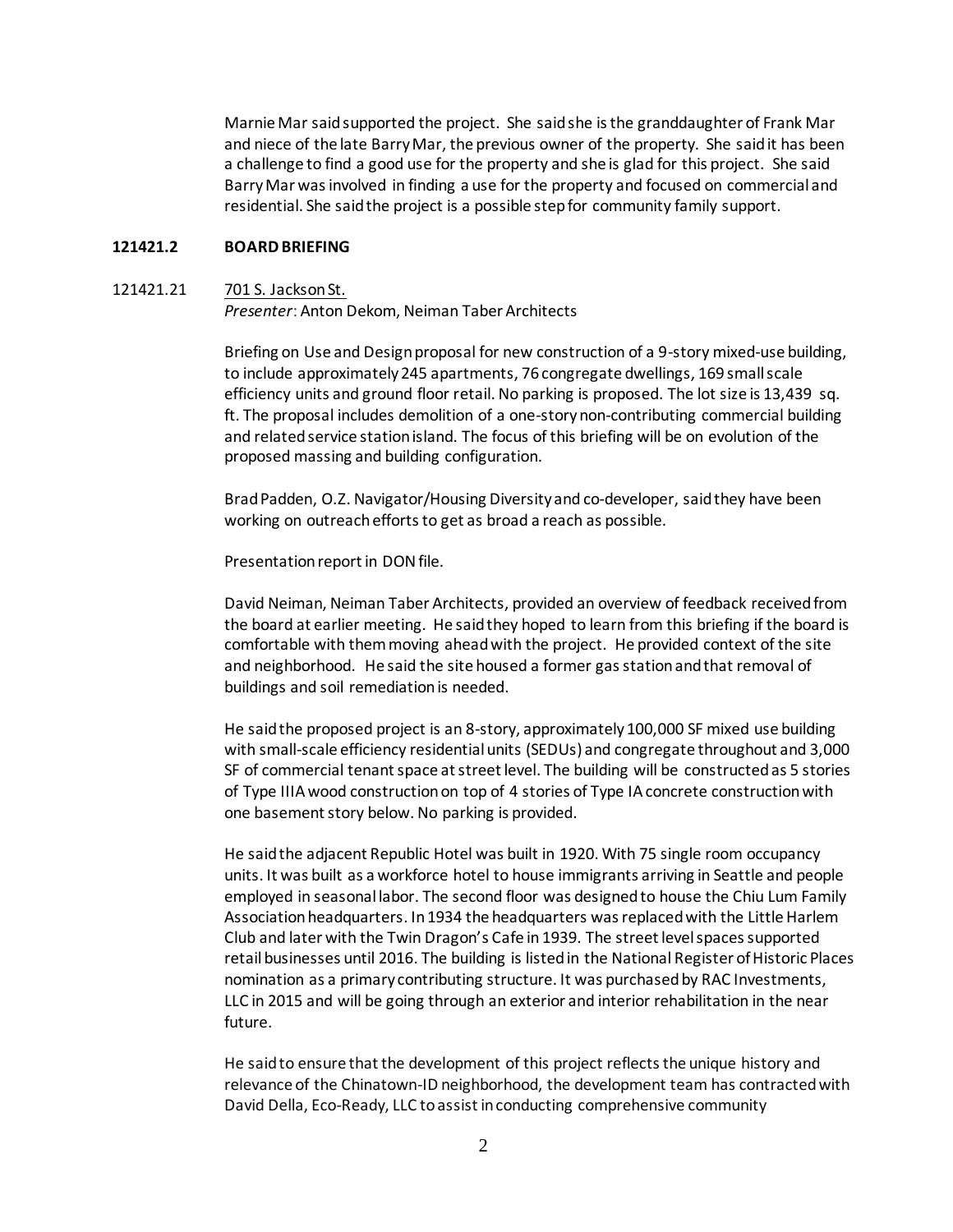outreach/engagement of all stakeholders including, non-profit organizations, businesses, community associations, property owners and residents prior to and during the design review process of the International Special Review District. Thus far, he said they have held twenty-four preliminary development briefings with community organizations, groups, and individuals. They have taken community members on tours of residential units similar to those proposed on this development and have toured various C-ID properties and developments to look at similarly sized residential units in the neighborhood. He said they are planning to meet with more in the immediate future.

#### KEY COMMENTS / TAKEAWAYS

• Accessible to people who live in the community i.e., mixed income levels, diverse ages, business owners and employees of neighborhood businesses and agencies

• Affordable retail spaces that cater to small local businesses that serve community needs and desires

• Spaces for community benefit – use for meetings, gatherings for non-profit organizations and community groups

• Positive street activity and access. Pedestrian friendly sidewalk presence that is walkable and safe.

Mr. Neiman went through refinement of massing plans and proposed floor plans. He said the Board was clear at the last meeting that they wanted to see a building that was simple in design (not complex), heavy (not thin) and unified (not fragmented). He said many of the tall buildings within the Chinatown-International District are directly adjacent and even share party walls with much smaller developments. How these buildings of different scales interact with and respond to one another is an important aspect of the urban fabric. In many instances, the middle tier of the taller structure is in dialogue architecturally with the middle or upper tier of the adjacent shorter structure.

He said utilities would be placed at back of house, including bike storage. He went over programming at each floor. He said small efficiency dwelling units (SEDU) are complete studio apartments. Congregate housing units are small units with living and kitchenette to provide living space, but rest of activity is focused outside. The units provide affordable living in the City core. He said there is a 12' grade change and commercial spaces step as they go. He said there would be a separate entrance for community access with an elevator to the community room.

The project team has begun talking with curators at the Wing Luke Museumabout developing interpretive content that would tell the stories of Barry Mar and Pat Abe and would convey the history of the 701 S Jackson St site. While conversations are still in early stages, the project team anticipates incorporating these narratives into an interpretive display located at the proposed building.

He summarized additions to the historic property report. He said Barry Mar was an important member of the Chinatown community, as well as a representative of his family as the owner of the 701 S Jackson St property. The Mar family has owned the subject property for four generations. Born and raised in Seattle, Barry Mar attended the University of Washington and graduated with a bachelor's degree in Chemistry and Chinese History and a master's in Educational Psychology. He later received a doctor's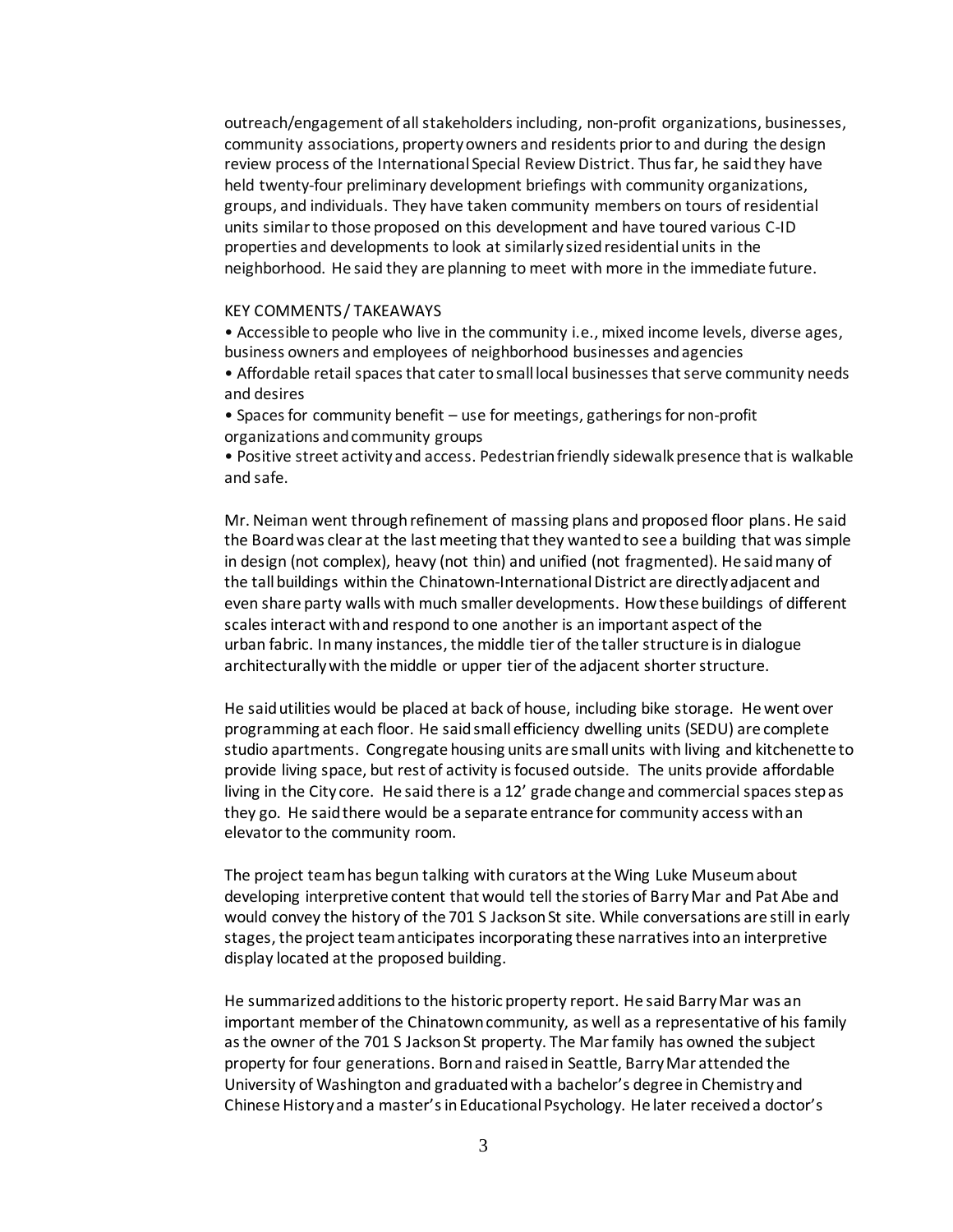degree in UrbanEducation and established a management company in Seattle providing organizational leadership and consultant services. He also served on the Washington State Commission of Utilities and Transportation. Mr. Mar resided in the Atlas Hotel for nearly four decades, after having managed its rehabilitation in the 1970s into housing for lowincome residents. He generously offered up his time mentoring the community youth in basketball and martial arts. He was known by his family as the "Mayor of Chinatown," and he personally knew many in Chinatown including tenants of the hotel and the subject property.

He continued: Pat Abe operated the 7th Street Garage from1973 to 2015. He was born and raised in Seattle as the eldest son of Mitsuji Abe who owned and ran the Dearborn Cash Grocery and Meat Market. At a young age he showed an interested in everything cars, teaching himself everything about them, from how they ran to how to race. In 1973 he purchased the shop from Ted Imanake and quickly won over the patronage of those in the area. After almost 70 years, Pat closed the 7<sup>th</sup> Street Garage in 2015.

He said that parking is expensive to build and would add to the rent and displace most affordable units. In a number of outreach meetings, the project team heard from community groups that parking should be provided for the new commercial and residential uses. While the code (SMC 23.49.019) does not require that on-site parking be provided, the team has developed a strategy to voluntarily provide off-site parking for the project and has worked out an agreement to provide 50 off-site parking stalls at the Union Station Garage to be used by commercial tenants and their patrons as well as residential tenants. The project is also located very close to the Interim CDA operated surface parking lot located off of Jackson underneath the I-5 overpass. The parking lot is available for community use and is a short walking distance from the project site. This strategy of providing parking off-site and reducing automobile trips into the core of the C-ID is in keeping with the goals of the ISRD as outlined in SMC 23.66.302 B and D, "Protecting the area and its periphery from the proliferation of parking lots and other automobileoriented use" and "Discouraging traffic and parking resulting from athletic stadium events and commuters working outside the district."

He said they conducted an urban analysis of the built environment around the site, the fabric to weave the design into. He said the noted window groupings, repetitive window and door openings, simple masses, subtle base, middle and top, simple, quiet, heavy and unified. He showed examples of contemporary use of masonry. He said the board wants to see a building that belongs in the district – simple, quiet, thick and heavy, and unified.

Anton Dekon showed the proposed massing options and further refinements made since last briefing. He said the allowable structure height in the IDR-75/85 zone is 85' for residential uses. While setbacks are not required, the building mass will be offset from the east property line by 10' to allow for increased window area on that side of the building and to set back from potential future development. An upper-level setback is also provided on the west side of the building to reduce the structure height along 7th Avenue. A central courtyard provides access to light and air for the building's interior-facing residential units. The massing takes the form of a U-shape in plan with the courtyard opening up to the south in order to maximize daylight during winter months when the sun is low in the sky and traces a more southern arc. The upper-level setback results in a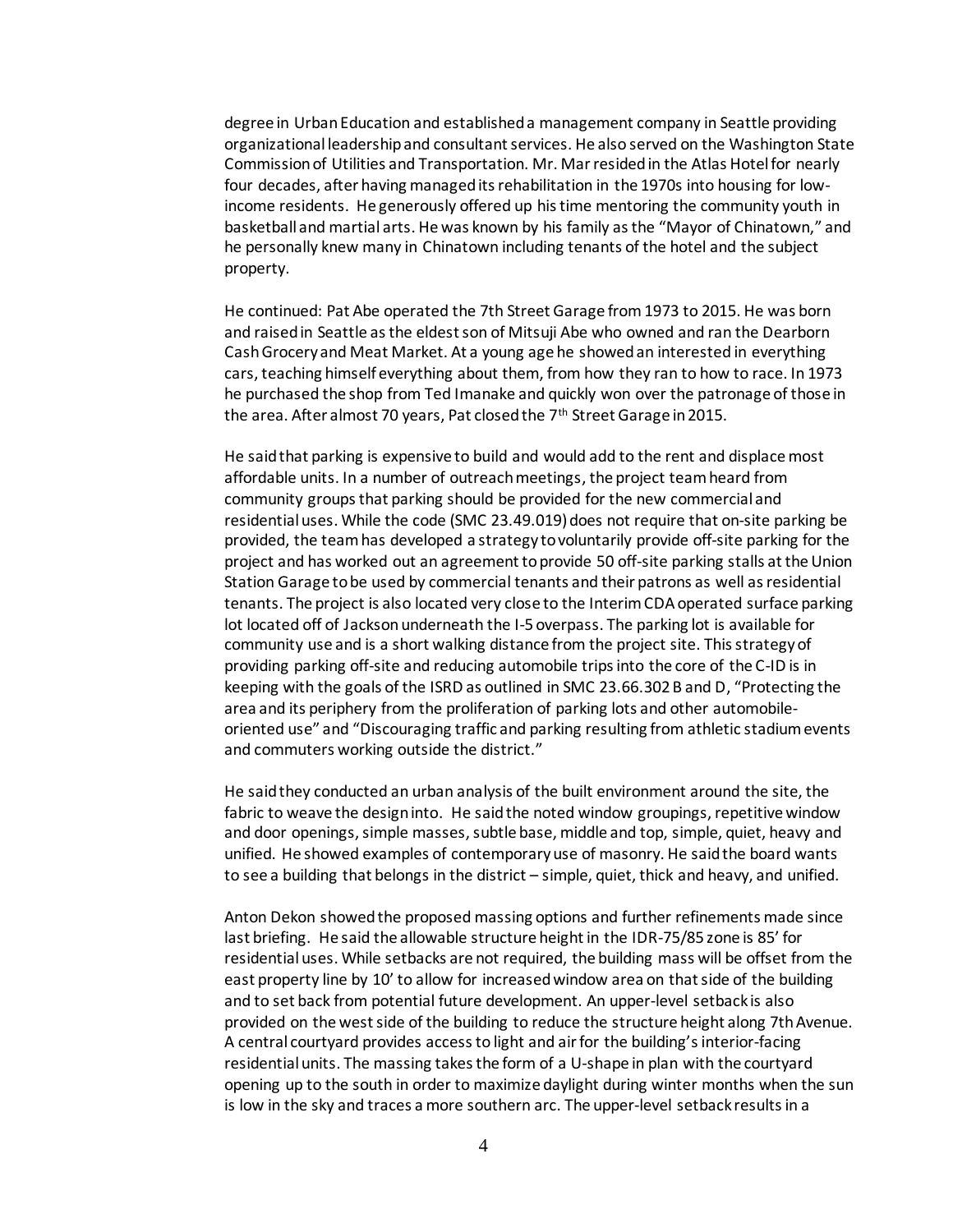building with a stepped roof line and creates an opportunity for breaking down the mass of the building.

Mr. Dekon said the height of the building creates an opportunity for this project to make connections with taller buildings being developed east of I-5, helping to knit together the urban fabric of the C-ID. The lot size and need for a south-facing light well constrain alternative options for the building massing.

He said the "floating" volumes are connected to the ground by extending the brick cladding down to the lower levels. Additional canopies are provided to increase weather protection. Large garage door openings are inserted into the storefront glazing to enhance the connection between the commercial spaces and the sidewalk. Enhanced pedestrian realm. He said the location of the split in the massing along Jackson is modified to improve the proportions of the volumes and bring them more in alignment with the proportions of nearby buildings. Proportions are more in harmony with surrounding residential buildings

Mr. Dekon said in keeping with masonry traditions of the C-ID, the facade of the building is expressed as three tiers -- a base, a middle, and a top. The upper tier is differentiated from the middle tierin order to reduce the perceived height of the building. The middle tier relates closely to the historic fabric in its scale, color, detailing, and fenestration, while the upper tier feels one step removed. Three-tier design relates to District architectural traditions. Demarcation between middle and top tiers reduces building's apparent height.

He said they explored how to design to relate to existing buildings in cornice line, sill course and window patterning in a modern way. He said Asian character and cultural meaning manifests at street level. He noted opportunity for under canopy artwork.

Mr. Gilbert said he appreciated the presentation and depth of perception. He encouraged the design team to think about ways the project could contribute to the safety of the area. He said economic vitality and increased presence of people are mentioned but he encouraged thinking about ways the project can contribute to safety. He said under I-5 parking is not safe and for a single parent it could be unsafe and frightening.

Ms. Baskerville agreed with safety needs. Referring to written public comment, she asked about sidewalk bump outs related to safety of seniors.

Mr. Padden said the curb bulb purview is under SDOT. He said it is intended as a traffic calming element and that it is important to engage seniors in that message.

Ms. Frestedt said members of the community have expressed concern about curb bulbs for other projects. She said she will share comments with SDOT colleagues.

Mr. Yip said Option C massing is a good jump off point. He said he was concerned with the canyon effect and suggested modulation. He said he has heard that parking is an issue and noted 50 offsite parking spaces for 240 units and retail. He said the community sees it as irresponsible and needs more input. He suggested talking to the developer and family about it.

Mr. Dekom said the 50 stalls are at Union Station garage, not under I-5.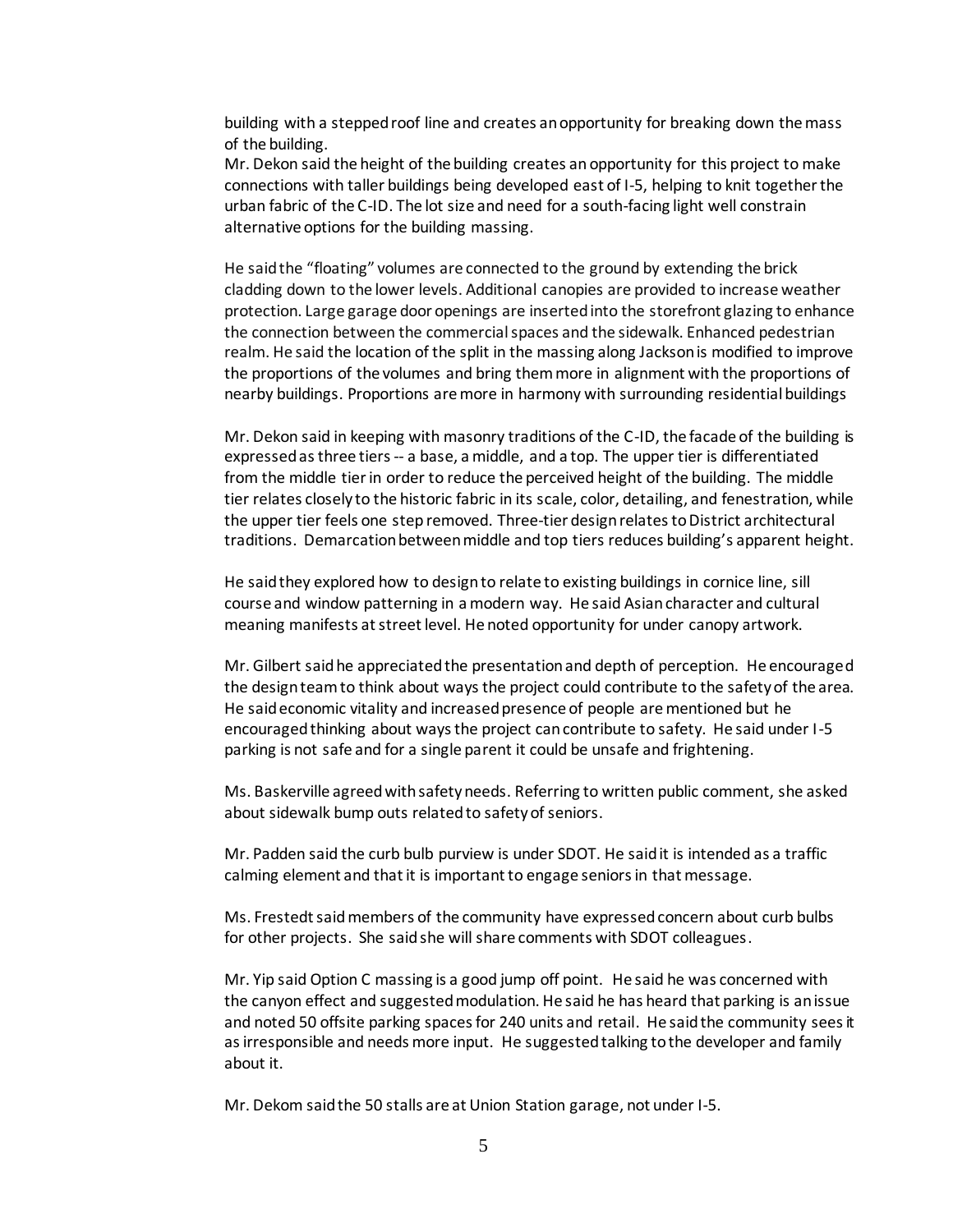Mr. Fujimoto noted concern from community regarding parking and said people who might use vehicles are not the most mobile people and to consider ADA parking. He asked the team to show, in the plan, where parking will be provided. And where it will be provided for less mobile individuals.

Mr. Zhang said it is an impressive project. He said the building is contemporary, but in character with the District. He said it is a small site and parking is not easy to add but it would be nice to see if it can be addressed for ADA. He suggested exploring taking advantage of the grade change and put parking on the second floor. He said the progress in design makes sense. He suggested having some relief on the Jackson façade and more pedestrian connection. He said you can tell this is one building. He said the building looks more elegant as a single building rather than pretending to be two. He asked if the team has thought about varying brick color at the base to highlight it.

Ms. Baskerville appreciated all the work since last meeting and said she appreciated the community outreach. She appreciated the diagrams on how buildings relate to one another. She said the building is taller next to Republic Hotel and asked if thought had been put into an art opportunity to deter graffiti. She said pedestrian-oriented art would be beneficial to pedestrian experience and noted the proposed awning art. She said she appreciated the thoughtfulness about community space and suggested that having a separate entrance would allow greater access for users and be safer for residents.

Mr. Yip said the community space is important and having an exterior entrance from the street is important. He noted safety concerns and asked if there is a lighting scheme, especially at night when businesses are closed.

Mr. Le thanked the community for allowing him to be part of the Board. He echoed comments from Mr. Gilbert about safety and lighting. He asked where loading will occur.

Ms. Kwan agreed with many of the comments made by fellow Board members and added that walking nine minutes from parking spacesto building would be a turn-off.

Mr. Fujimoto said he would like to see a lighting plan; at street level he would like to see safety goals, circulation of people and drop off and loading plans. He said street level with art opportunities is appreciated. He said he has a great respect for building and how the building is organized – quiet, unified, thickness and authenticity in brick. He noted the brick bond patterning turning the corner form west to south façade and asked if thought had been given to that elevation in keeping with the reference and urban fabric of other building which is itself art. He asked if the spandrel as artwork would fit with a quiet narrative that has been developed.

Ms. Frestedt said she had suggested that the developer explore an alternate treatment to break up massing. She said she appreciated the team's intent to explore material approach to massing. She asked board to address if more discussion on this project is needed.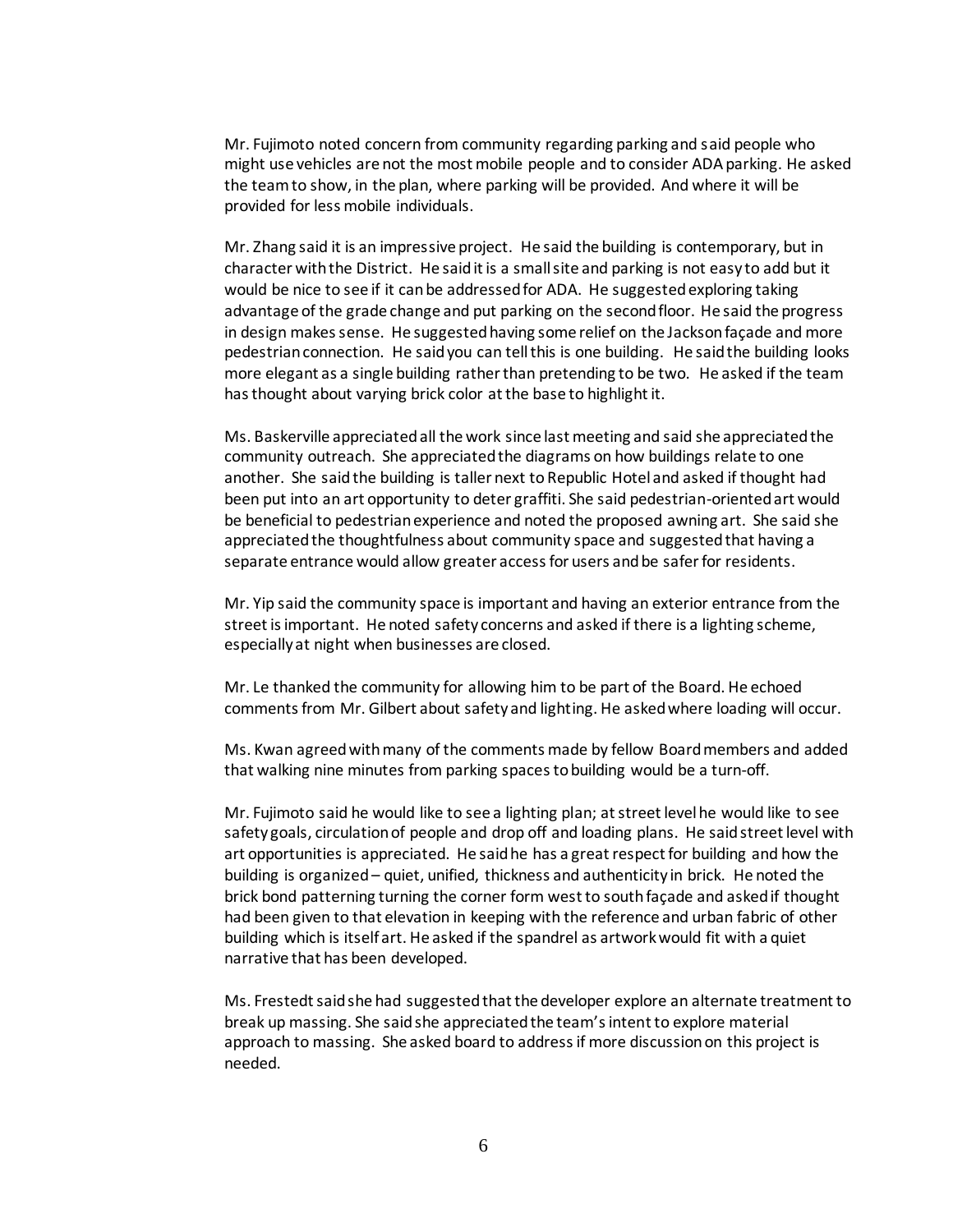Mr. Fujimoto said he admired the progression of massing moves provided and the presence in the pedestrian realm. He said this is a successful strategy to reduce apparent height.

Mr. Gilbert said he echoed Mr. Fujimoto's comments about the artistry in masonry and that he likes the direction the project is going; he appreciated how it is represented in presentation. He wanted to see more about safety and lighting and potential solution.

Ms. Baskerville noted that prior Board members had concern about the massing and canyon effect. She said the brick treatment breaks down the sense of scale. They applicant has done a good job of making it feel less massive. She said she wants to see the pedestrian experience, art and lighting and the art for the upper brick wall noting that graffiti is an issue in CID.

Mr. Zhang supports the project's direction and design. He said art at the top would be too much (referring to alternate scheme presented by the applicant). He said the keep the building quiet and sophisticated.

Mr. Le appreciated the respect given to culture and the district and the research that has been done. He said he liked Ms. Baskerville's idea for artwork on upper brick wall and asked if a future project might cover that up. He noted the subtle art under the canopy.

Mr. Yip said the general direction is good. He said the hotel next door is being restored so the height won't change. He said he had mixed feelings about the awning artwork and suggested the team explore vertical banners for seasonal celebrations; he noted there are lots of seasonal celebrations in the district. He suggested considering rotating art.

Ms. Kwan said a parking solution would be good. She noted public comment about social and community engagement and said she wanted more community engagement about how to use the community room. She suggested giving more thought to art.

Mr. Fujimoto appreciated the presentation and analysis and said the team captured the richness of the CID and adjacent buildings. He said powerful cues have been picked up on. He said Asian character is often not in the brick above but mostly in tenants at ground floor. He said there are a lot of interesting motifs in the Republic Building – Asian ornamentation, thoughts, and how brick is done in a way only found in the district. He said there is opportunity to show illustrative images and suggested a lighting plan. He said he wanted to see a street level plan to see thought given to streetscape. He said a topdown view offers ways to view bump outs and drop off, etc.

Ms. Zhang said the building needs more color modulation so beige and it needs more lift to it. He said an alternate treatment at the base is an opportunity.

Ms. Frestedt appreciated the progression, and the way project was presented with massing and context. She said there is much interest by other design teams and this approach provides a good example. She noted the base understanding of context, breakdown, detail that further refines, massing headed in the right direction. Further